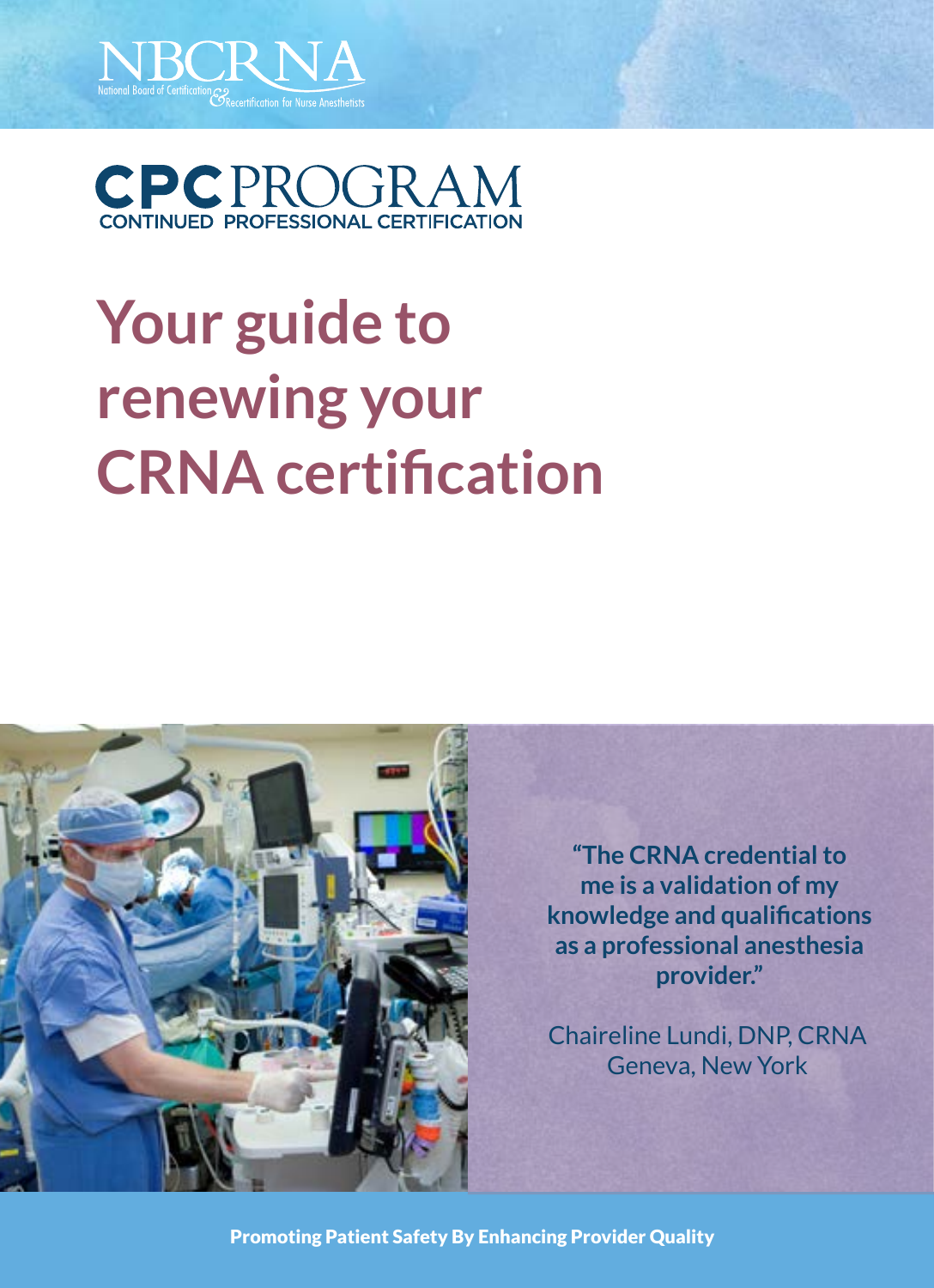**NBCRNA's Continued Professional Certification (CPC) Program helps you show how much you care — about your patients, your profession and the lifelong learning that keeps you at the top of your game.**

**It provides the framework for you to demonstrate you have the knowledge to provide high quality patient care throughout your career — and that you continue to meet your state certification requirements.**

# Why CPC?

Designed to meet the APRN regulatory requirements of every state Board of Nursing, the CPC Program protects your ability to continue practicing as a CRNA. The program also reinforces the validity and value of your CRNA credential, demonstrating to your patients, their families and your employer that you meet the credentialing requirements needed to deliver safe, effective patient care — even as the health care environment constantly changes.

**"The requirements that come with the certification not only keep me working but they keep me in top shape in my profession."**

> Michael Kuria, CRNA, CRN Cincinnati, Ohio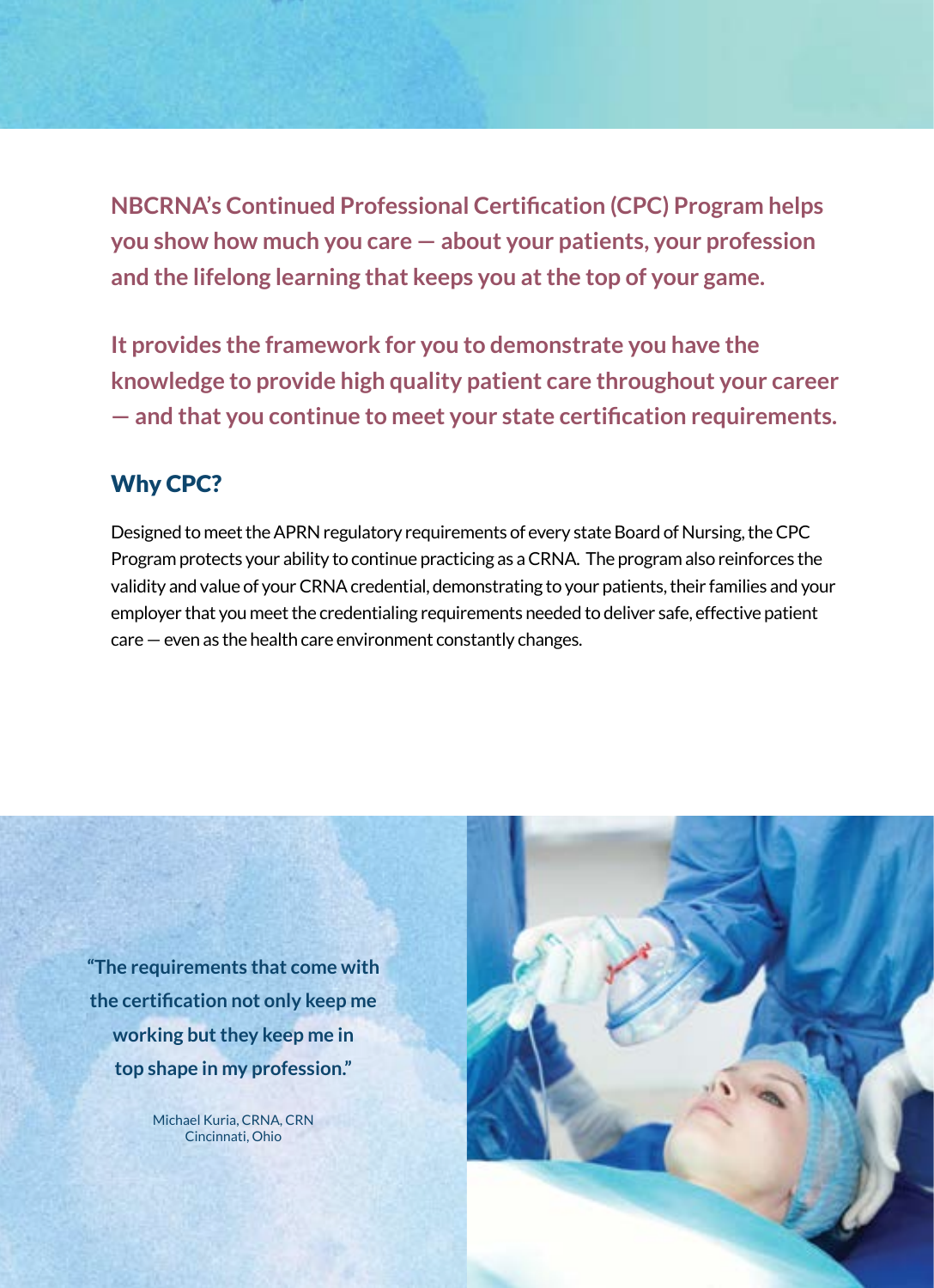# CPC Program: Timeline



# 2-Year Check-in

**Required at the mid-point of each 4-year cycle**

To help you stay on track and keep your records up-to-date, you need to complete a simple checkin at the mid-point of each 4-year cycle. During this brief online process, you will:

- Validate state licensure
- Confirm active practice
- Update contact information
- Review your CPC Program progress

Your check-in deadline is based on the month and year of your original certification, available on your personalized timeline when you log in to the NBCRNA portal.

There is no fee due at the Check-in, and you do not need to have completed any Class A or Class B credits, or Core Modules.

## Renewal of Certification **Required every 4 years**

Every four years, you must apply for Renewal of Certification and pay the fee for your next four years of certification. NBCRNA will notify you by email, a few months prior to the end of your 4-year cycle. When you have completed the requirements, you can then log in to the NBCRNA portal to begin the application process.

If you have completed the first 4-year cycle of the CPC Program and your application has been approved, you are now entering the second 4-year cycle. You are eligible to take the CPC Assessment any time in those second four years, as long as it is at least six months prior to your Renewal of Certification deadline.

If you are applying for Renewal of Certification at the end of your second 4-year cycle, you also need to have completed the CPC Assessment.

# **Check out your personalized timeline**

Log in to the NBCRNA portal any time to access your CPC Timeline. At a glance, you'll see all the requirements you need to meet, and when. https://portal.nbcrna.com/nbcrnassa

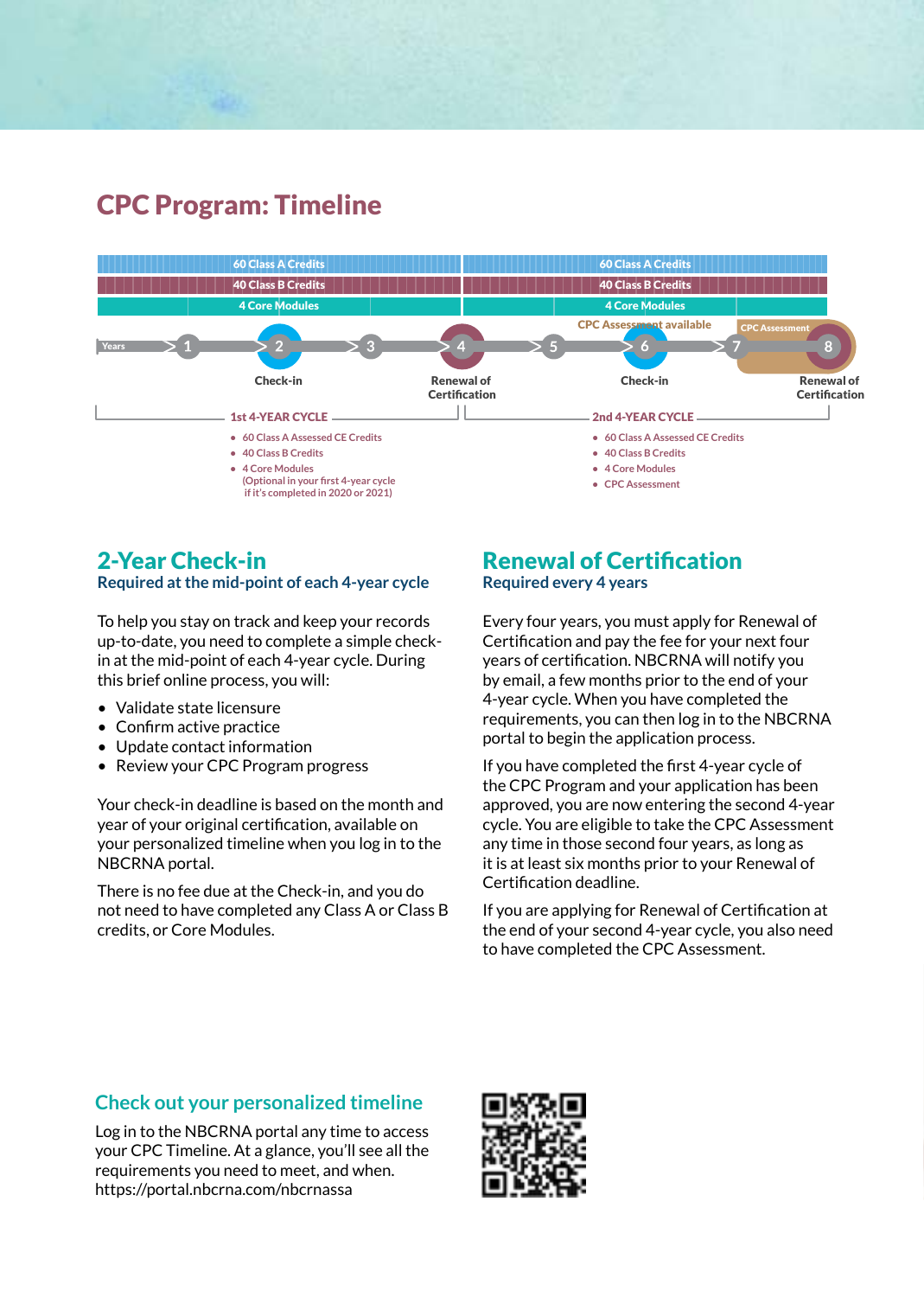# CPC Program: Components

**The CPC Program includes four components: Class A credits, Class B credits, Core Modules and the CPC Assessment.**

# Class A Credits 60 required per 4-year cycle

## **What are Class A Credits?**

Class A credits are continuing education (CE) credits earned by participating in CE courses or activities that sharpen your skills and grow your knowledge.

## **Criteria**

To count as Class A credits, CE activities must meet the following three criteria:

- 1. Be prior approved by an accredited organization authorized to approve continuing education. (e.g. AANA, ANCC, ACGME)
- 2. Include an assessment, such as self-assessment, polling, case studies, simulations, or post-tests.
- 3. Relate to nurse anesthesia practice or the improvement of the delivery of anesthesia care to patients.

Any Class A credits you earn over the required 60 may be used to fulfill your Class B credit requirements.

## **Documentation**

If you are an AANA member, your completed Class A credits will automatically be reported to the NBCRNA. If you are not an AANA member, you will need to report credits directly to the NBCRNA as a part of your Renewal of Certification process every four years.

#### **Examples**

- Online courses
- Webinars
- Workshops
- Core Modules

# Class A Credits



Conti **Profes** Certifi **(CPC) Program**



# Assessment



# **CPC Assessment** Required once every 8 years

## **What is the CPC Assessment?**

**The CPC Assessment (CPCA) is a performance standard assessment, not a pass/fail exam.**  It assesses your knowledge in the four core areas of nurse anesthesia practice:

- Airway Management
- Applied Clinical Pharmacology
- Human Physiology and Pathophysiology
- Anesthesia Equipment and Technology

The CPCA is closed book and you are given three hours to answer 150 questions.

## **Study Materials**

A toolkit of resources, including practice exams, is available to help you prepare. Visit [www.nbcrna.com/CPC](https://www.nbcrna.com/continued-certification/cpc-assessment) for details.

## **Scoring**

Because the CPCA is not pass/fail, it does not impact your certification. It is designed to provide feedback on your strengths and weaknesses in different knowledge areas. Scores are measured against a defined performance standard to identify any areas where additional study is needed.

# **Flexible Testing Options**

You choose where to take the CPCA, either online in your home or other preferred setting, or at a testing center. It can be taken any time in your second 4-year cycle.

## **Cost**

The cost of the CPCA is \$295.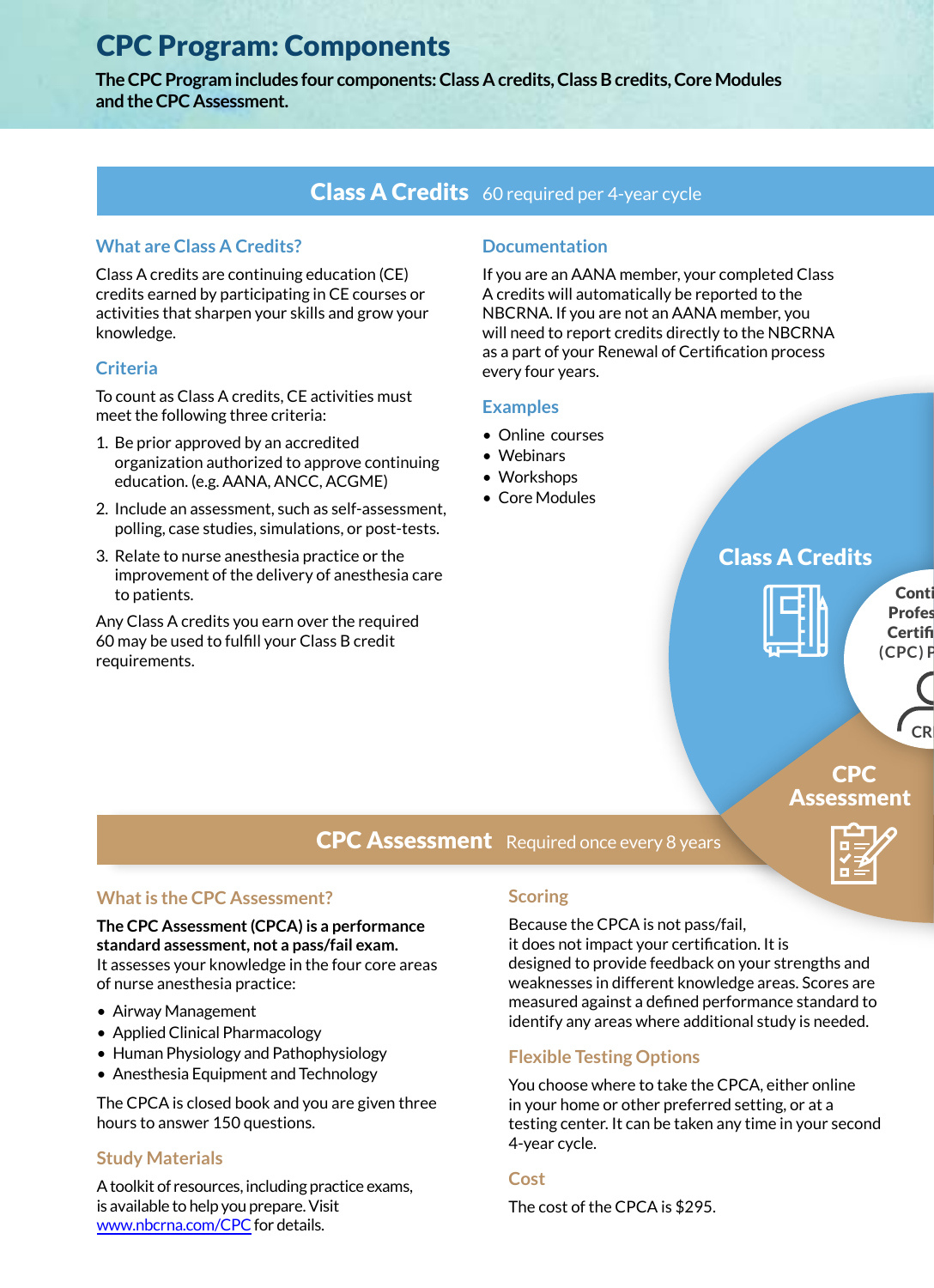# Learn more about the CPC Program at www.nbcrna.com/CPC

In addition to demonstrating compliance with these components, you need to validate your state licensure, confirm active practice and pay the certification renewal fees. Visit the [website](https://www.nbcrna.com/continued-certification) for details of the annualized costs.

# **Class B Credits** 40 required per 4-year cycle

## **What are Class B Credits?**

Class B credits are the most flexible component of the CPC Program. You can earn them through a wide range of professional activities that you most likely already engage in.

## **Criteria**

Unlike Class A credits, Class B credits **do not** require prior approval and **do not** require an assessment. There are many activities that count as Class B credits.

# Class B Credits



Core Modules

inued sional cation **(CPC) Program**

**CRNA**

**They must do at least one of the following:**

- 1. Enhance knowledge of anesthesia practice
	- 2. Support patient safety
	- 3. Foster understanding of the broader health care environment

#### **Documentation**

It is important to retain adequate records of your involvement in all professional activities you would like to use for Class B credit.

If you are an AANA member, you have access to an online portal to record and track your Class B credits and upload all supporting documentation.

If you do not have CE credit transfer through AANA, you are responsible for maintaining Class B credit records on your own and reporting them to the NBCRNA every four years. Documentation templates are available for each type of activity at www.nbcrna.com/ClassBtable.

#### **Examples**

- Teaching
- Publishing
- Research
- Morbidity and mortality conferences
- Research and data collection
- Mission trips

For a detailed list of eligible activities, see the Class B Credit Requirements Table at [www.nbcrna.com/ClassBtable.](https://www.nbcrna.com/docs/default-source/continued-certification/class-b-reporting/classbtable.pdf)

Also, you may use extra Class A credits (above the required 60) to meet Class B credit requirements.

# **Core Modules** 4 required per 4-year cycle

## **What are Core Modules?**

Core Modules are a specialized type of Class A credit focused on recently emerging information and evidence-based knowledge. They address the four core knowledge areas of nurse anesthesia practice:

- Airway Management
- Applied Clinical Pharmacology
- Human Physiology and Pathophysiology
- Anesthesia Equipment and Technology

Core Modules include a formal assessment, such as multiple choice questions.

#### **Criteria**

Four Core Modules — one from each of the four core knowledge areas — are required in each 4-year cycle. (Optional for CPC cycles ending on or before July 31, 2021; required during each 4-year cycle thereafter.) They must include an assessment, be prior-approved, and be offered by an approved provider. Because of that, when you fulfill this requirement, the credits also count as Class A credits.

## **Documentation**

If you have CE credit transfer from AANA, Class A credits earned through Core Modules will be reported to the NBCRNA. If you do not have credit transfer, you will need to report credits directly to the NBCRNA as a part of your certification renewal process every four years.